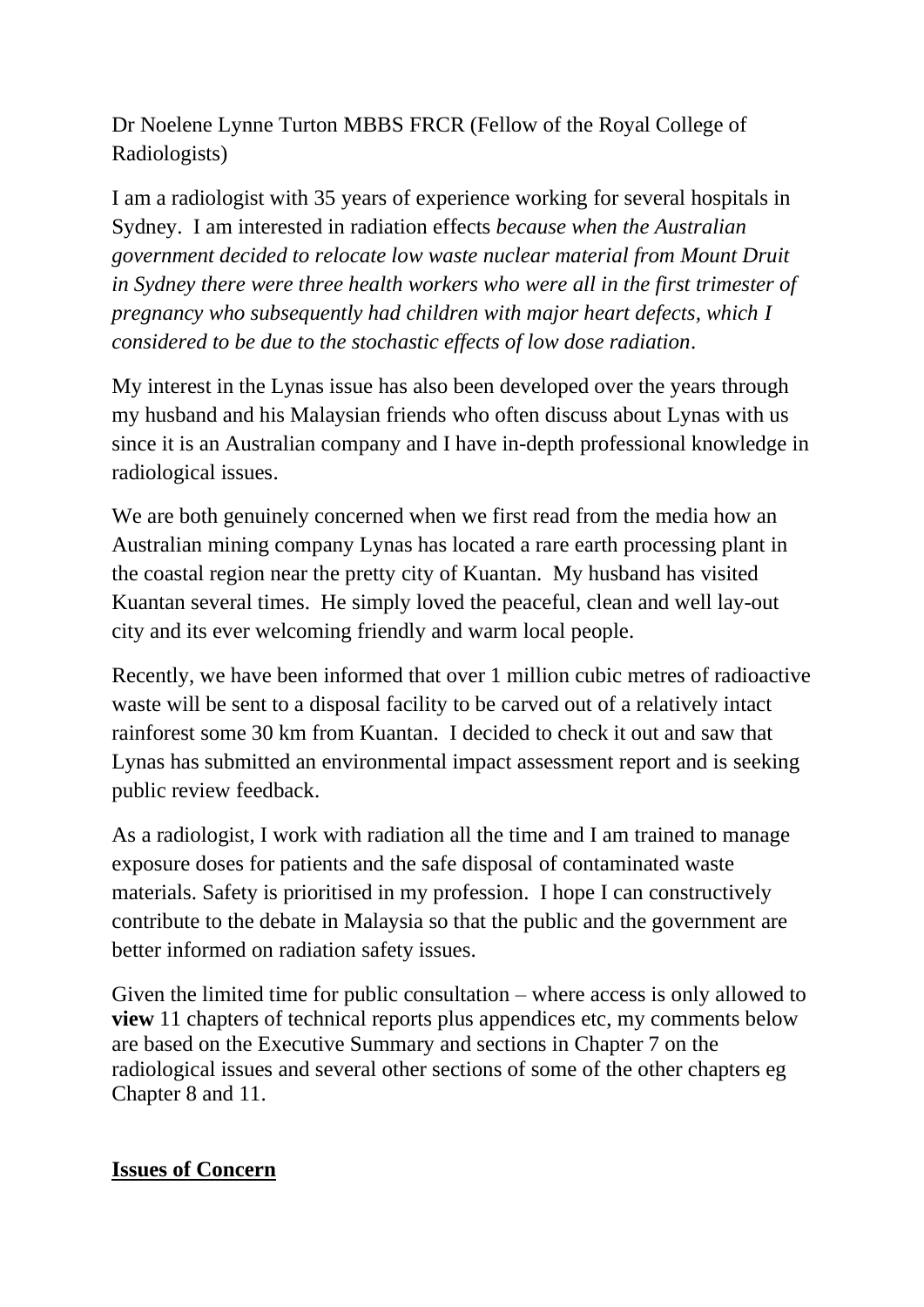The EIA has mainly been focusing on projecting an overly optimistic scenario to justify the proposal. There needs to be a comprehensive health impact study carried out by an independent agency. From my review of the Lynas environmental impact assessment documents, several issues have caught my attention:

## **No Safe Dose of Ionising Radiation**

## Based on the EIA Ch 7.14.1:

WLP residue contains NORM of <sup>238</sup>U and <sup>232</sup>Th and their progenies which makes up the characteristic of a very low-level waste (VLLW) based on the IAEA guideline. The average activity concentrations of <sup>238</sup>U and <sup>232</sup>Th were found to be 6.3 ± 0.4 Bq/g and 0.33 ± 0.07 Bq/g respectively whereas their respective radium daughters; <sup>226</sup>Ra and <sup>228</sup>Ra, contain average activity concentrations of  $6.5 \pm 1.0$  Bq/g and  $0.55 \pm 0.06$  Bq/g respectively.

Thorium and uranium are both radionuclides with extremely long half-life  $-14$ and 4 billion years, respectively. While these radionuclides are found naturally in soil and rocks, known as naturally occurring radioactive materials (NORM), those found in Lynas' waste streams have been concentrated through industrial processes and are technically enhanced (TE). They are, by definition, known as TENORM<sup>1</sup>.

## According to the US EPA,

'"Technologically enhanced" means that the radiological, physical, and chemical properties of the radioactive material have been concentrated or further altered by having been processed, or beneficiated, or disturbed in a way that increases the potential for human and/or environmental exposures. '

The rare earth industry has been identified with associated problems of NORM and TENORM management due to the large quantities of residue and wastes produced through its processes<sup>i</sup>. Through harsh industrial processes, the equilibrium in the decay series of TENORM might have been disturbed and breaks could occur at radionuclide with a long half-life<sup>2</sup>.

Lynas' NORM/TENORM are now exposed in its waste streams. For the WLP residue, leaching can occur especially from the intrusion of rainwater through its acidic 'gypsum waste. Th and U are both sources of ionising radiation as

<sup>1</sup>[https://www.epa.gov/radiation/tenorm](https://www.epa.gov/radiation/tenorm-rare-earths-mining-wastes)-rare-earths-mining-wastes – US EPA's Radiation Protection Guide on TENORM : Processing rare earth minerals involves the separation and removal of uranium and thorium, which results i[n TENORM](https://www.epa.gov/radiation/technologically-enhanced-naturally-occurring-radioactive-materials-tenorm) wastes

<sup>2</sup>*Radiation Protection* in *NORM* Industries. IRPA 11 Refresher Course 5A. 27 May 2004. Madrid. J. van der Steen, A.W. van Weers. NRG, Arnhem, powerpoint presentation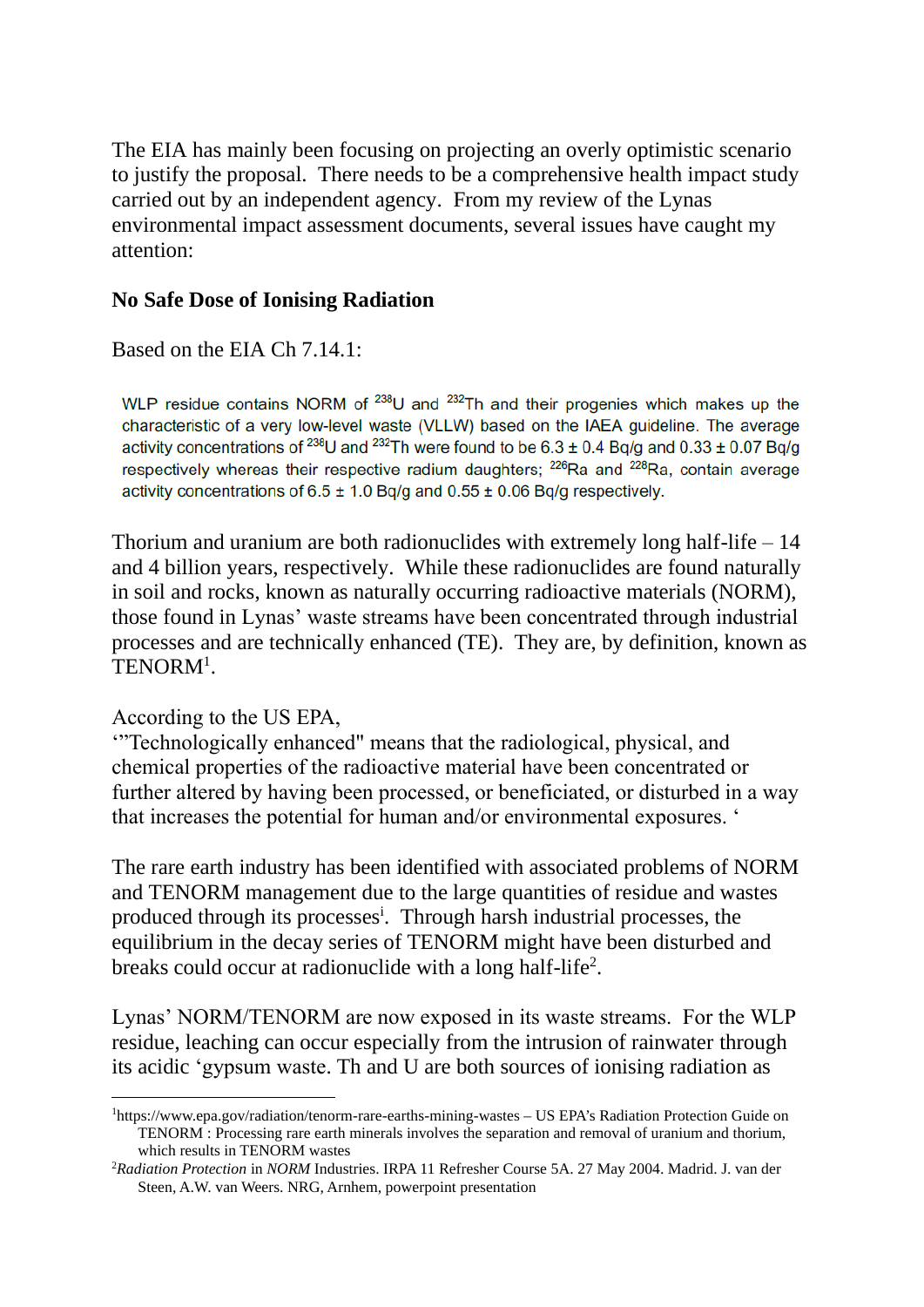they are both alpha emitters and **there is no 'safe' dose of this form of radiation**<sup>3</sup> . *Radiation of all types cause genetic mutations and eventually cancer develops through stochastic and non-stochastic effects. Non stochastic effects are dose dependent. Stochastic effects are due to the chance occurrence of a radiation beam hitting a molecule.* 

*While the stochastic effects increase with the amount of radiation <i>there is no threshold dose below which these effects will occur.* There is no safe dose of radiation. **The primary concern for radiation safety and protection is therefore to contain them to prevent any exposure to the biosphere**.

I have attached with my submission a valuable factsheet prepared by a GP from the Medical Association for Prevention of War (Australia) and the Nobel Prize recipient, International Campaign to Abolish Nuclear Weapons (ICAN) to help further Malaysian Government's understanding of the hazards and risk associated with Lynas' WLP residue, and to take the necessary precaution to protect public and environmental health.

## **Wet Climate and Soil Erosion**

The wet tropical climate in Malaysia with frequent floods during the monsoon period is likely to expose the waste to harsh weathering, potentially exposing the radioactive materials further than the waste storage facility. I noted the mitigation measures proposed in Ch 8. My concern is whether such mitigation efforts – which are rather ordinary like better drainage - are adequate for a massive waste facility?

My husband who frequently visit Malaysia informs me that road conditions are often bad in rural area, including high speed freeways due to severe/extreme weathering factors, even though there has been good drainage built in. Further, landslides and soil erosion are quite common during and after the annual monsoon deluges. The instability in the environment adds to the risk and hazards of locating a radioactive waste storage facility in the proposed site.

## **Proper Public Consultation and Informed Consent**

Given the massive volume of the WLP residue, this will not be a simple task. Full public consultation and engagement are required, considering the potential impacts should the proposed PDF fails to contain the radionuclides and they contaminate the water supply of Kuantan and/or the natural environment. Residents depending on the catchment for their water supply have not benefitted

<sup>3</sup> See also "Radiation and Health" factsheet 12 by Dr Bill Williams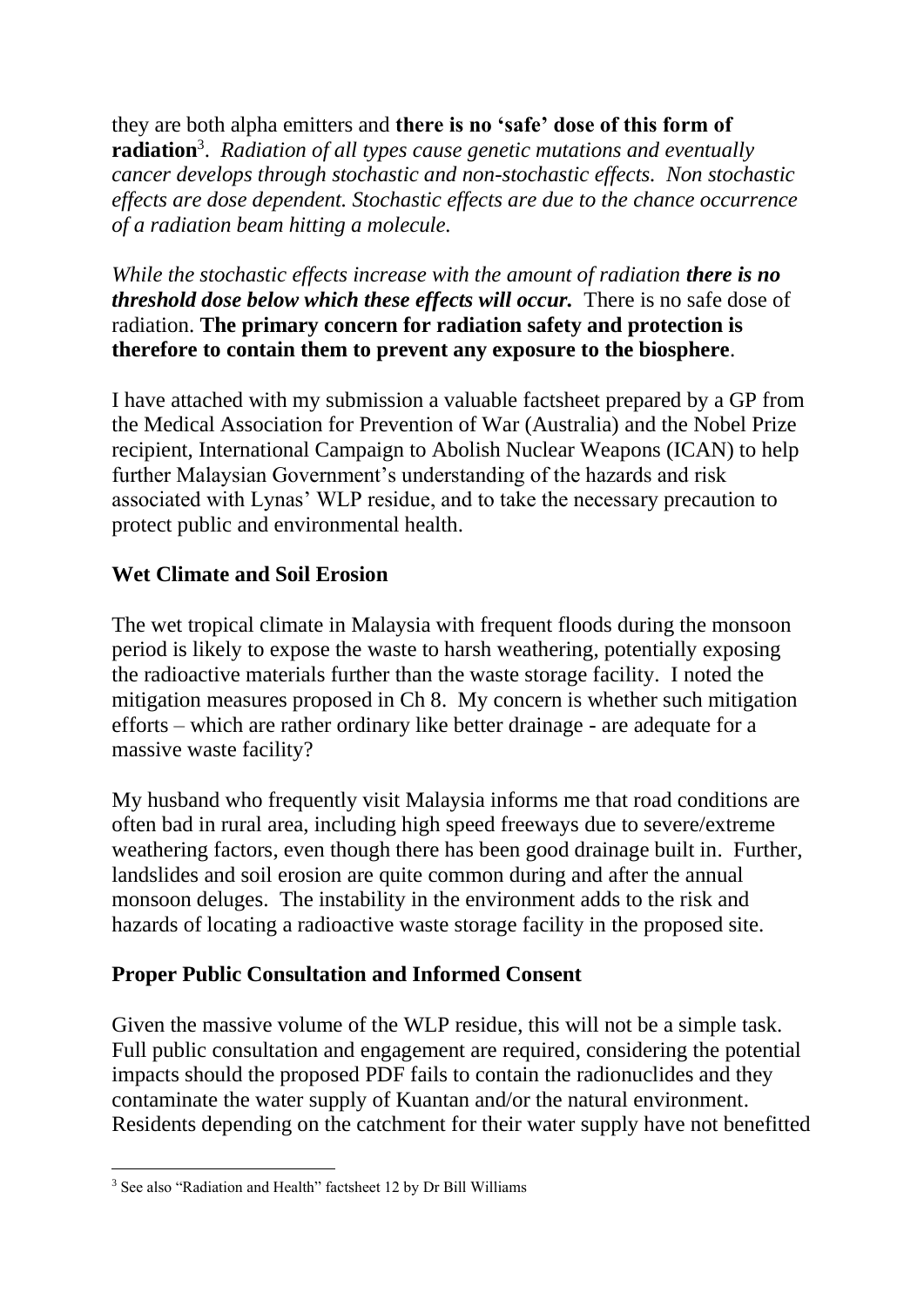from the Lynas venture. They have been unfairly impacted indirectly and soon may be directly, when and if their water supply is contaminated. The short consultation period and the limited access granted to members of the public to effectively review the technical EIA is grossly inadequate, inappropriate, and unfair, to say the least.

## **Classification of the WLP Residue**

The classification as a VLLW has been challenged by other experts<sup>4</sup> from what I have been shown, and that the appropriate classification should be  $LLW - low$ level waste under the IAEA Guidelines, which require more stringent disposal management, especially in light of the presence of significant amounts of long living Th and U in the mix.

I noted the Radiological Impact Assessment (RIA) presented in Ch 7 from page 195/219. I am surprised that the RIA is so brief for a large radioactive waste repository in a wet tropical environment where governance can leave much to be desire. A proper RIA for a project of this scale and size, should be carried out and the findings made accessible to the public over a longer period for input and feedback.

## **Optimistic Assumptions in Exposure Dose Modelling and Accidental Release**

In Chapter 7, optimistic assumptions were made in the modelling of exposure doses, for example:

### **Onsite Radiation Exposure during Post-Closure Stage**

Calculations for the post-closure stage were performed for a period of 1,000 years with the other parameters from the operational stage being retained. In the calculation, it was assumed there would be no erosion of the cover. The findings are summarised in Table 7.14.15 below.

As we know, excessive radioactive exposure often occurs accidentally or through problems yet to be factored in during the design phase of the facility. However, there has not been detailed study of the possibility that the PDF may fail to contain the radionuclides – especially say in 50 years' or 100 years' time, or truck accident during the transportation stage of the proposal. **The over optimistic assumptions made in the EIA are unrealistic and should be questioned**.

<sup>&</sup>lt;sup>4</sup> I have read the court statement by Melbourne nuclear medicine specialist Dr Peter Karamoskos and the critical review of the Malaysian Atomic Energy Licensing Board (AELB) guidelines for NORM management by Germany's Gerhard Schmidt.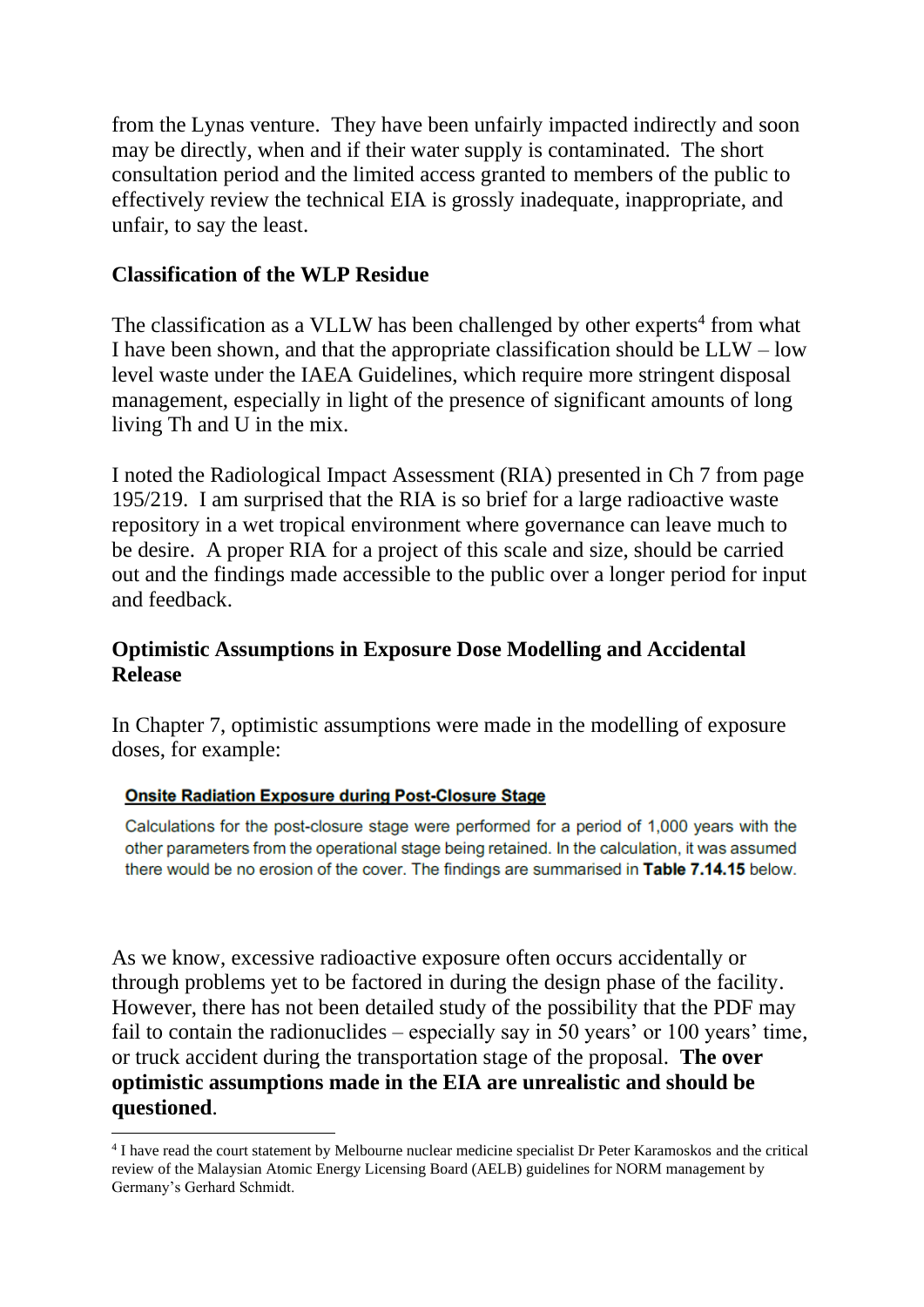This is particularly critical when considering the LONG-term (in the hundreds of thousands of years) when the structure of the PDF may be weakened and damaged given the weathering effects from rain in the wet tropic. Modelling based on everything working well is flawed and the results cannot be interpreted as those representing the reality.

#### 7.14.4.1 Estimated Dose Received by Workers During WLP Handling & Transportation

#### **Exposure from External Radiation**

In estimating the exposure of workers to WLP, the external radiation levels measured at the WLP RSF in LAMP will be used since the operations at the PDF later would involve the handling of the same WLP residues. The external radiation data was extracted from the ERMP between 2014 to September 2019 (Figure 7.14.1) and included in Table 7.14.3

| <b>Distance from</b>  | <b>External radiation level (µSv/hour)</b> |            |                 |  |  |
|-----------------------|--------------------------------------------|------------|-----------------|--|--|
| container surface (m) | Min                                        | <b>Max</b> | Ave ± Std Dev.  |  |  |
| 0.01                  | 1.2                                        | 2.90       | $1.83 \pm 0.05$ |  |  |
| I.O                   | 0.37                                       | 1.10       | $0.69 \pm 0.05$ |  |  |
| 2.0                   | 0.09                                       | በ ጋ7       | $0.19 \pm 0.04$ |  |  |

| Table 7.14.3: External Radiation Levels on the Truck Carrying WLP (2017 - 2020) |  |  |  |  |  |  |  |
|---------------------------------------------------------------------------------|--|--|--|--|--|--|--|
|---------------------------------------------------------------------------------|--|--|--|--|--|--|--|

Note: Background external radiation measurements range from 0.09 to 0.36  $\mu$ Sw/hour, with the average of 0.26 ± 0.07 uSv/hour

Exposure during the transportation of WLP will be determined based on the averaged external radiation data obtained from the transportation of lanthanide concentrate due to the similar external radiation levels recorded for the two (2) substances. The exposure rate for the truck drivers will be calculated at a distance of 2 m due to the gap between the drivers and the containers. The annual external radiation dose was calculated using the formula below:

Annual Radiation Exposure (mSv/year) =  $[(MR - BG) \times f] / 1000$ 

Where:

MR is measured dose rate (µSv/hr);

BG is background dose rate (µSv/hr);

t is total exposure time (hours per year)

In estimating the annual nett dose, it was assumed that the average external radiation level (Table 7.14.4) of 1.57 µSv/hour exposure (WLP RSF) is consistent throughout the 2,000 hours/year exposure, which results in an annual nett dose of 3.14 mSv/year. It is to be noted that the annual nett dose is excluding the natural background radiation.

Table 7.14.4: External Annual Nett Dose Received from External Radiation

| <b>Activity</b>                     | <b>Critical</b><br>group | Ave. external<br>radiation | <b>Exposure</b><br>(hr/yr) | <b>Estimated annual</b><br>nett dose (mSV/yr) |  |
|-------------------------------------|--------------------------|----------------------------|----------------------------|-----------------------------------------------|--|
| LAMP: Loading of WLP into<br>trucks | On-site<br>workers       | $1.57 \pm 0.76$            | $2.000*$                   | 2.74<br><b>NIL</b>                            |  |
| Transport from LAMP to PDF          | <b>Truck drivers</b>     | <b>NIL</b>                 |                            |                                               |  |
| Unloading of WLP into PDF           | On-site<br>workers       | $1.57 \pm 0.76$            |                            | 2.74                                          |  |

Note: 1. AELB Limit (BSRP, 2010): Radiation workers: 20 mSv/yr - equivalent to 10 µSv/hr; MoP: 1 mSv/yr equivalent to 0.5 uSv/hr

2. \*if the worker is to work on the WLP for 2000 hours/year ie a constant 40 hours per week for 50 weeks. 3. NIL signifies no exposure from the WLP residues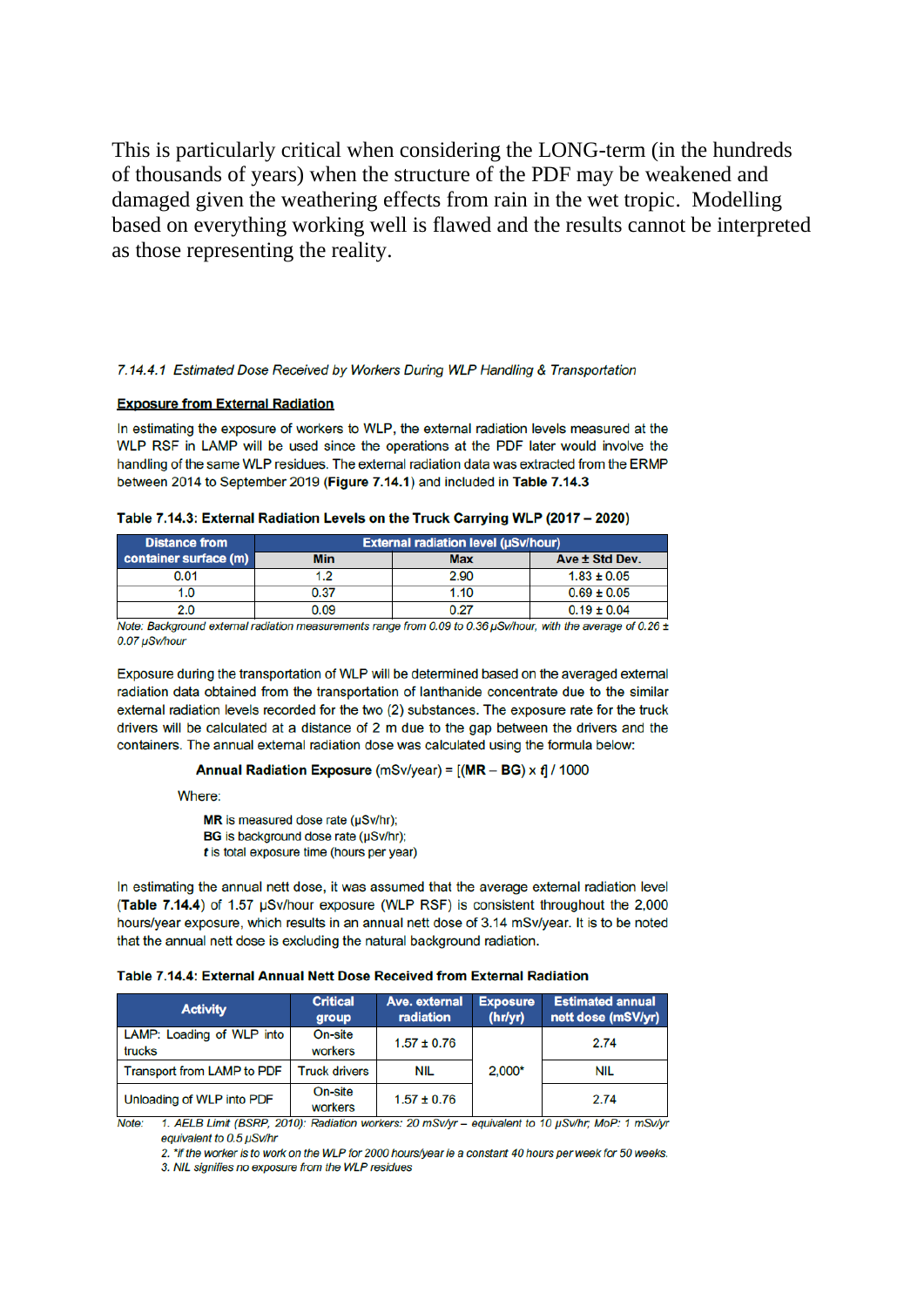**The assumption that there will not be erosion of the cover should be questioned** especially considering predictions by climate scientists of extreme monsoonal storms in a climate change scenario<sup>5</sup> and in light of the Malaysian experience where rain often causes structural damages to buildings.

Another example of justification without evidence is as follow:

### **8.14 RADIATION & RADIOACTIVITY**

The WLP disposal method adopts world-class standards for its environmental performance. To prevent or limit the consequences of accidental releases to the environment, each stage of the PDF development plan will be subjected to hazard and operability analysis, including details of safety hazards, implications of failure of equipment or mal-operation, correct operating parameters, precautions to be taken and contingency plans in the event of accidents

These are statements made without modelling data and are unacceptable since the proposal is for a mega radioactive waste dump in a populated developing country like Malaysia.

## **Linear No-threshold Approach to Radiation Safety and Protection**

The emphasis from the EIA in Ch 7 on exposure dose seemed to have focused on external dose, when in the case of the NORM/TENORM in Lynas' WLP residue, the risk and hazards from ionising radiation from inhaling and ingesting fine particles contaminated with Th and/or U should be examined in greater depth.

Firstly, from the radiation safety and protection point of view, the linear nothreshold (LNT) approach has been the standard used in radiation safety all over the world by responsible governments. This approach is based on the US National Academy of Science (NAS) through its decades of research on cancer deaths linked to radiation exposure of different doses. Since 2006, its Biological effects from ionising radiation advisory series VII (BEIR VII) has provided "the most up-to-date and comprehensive risk estimates for cancer and other health effects from exposure to low-level ionizing radiation. It is among the first reports of its kind to include detailed estimates for cancer incidence in addition to cancer mortality. …"

"A comprehensive review of available biological and biophysical data supports a "linear-no-threshold" (LNT) risk model—that the risk of cancer proceeds in a

<sup>5</sup> https://www.sciencedirect.com/science/article/pii/S167498711400036X